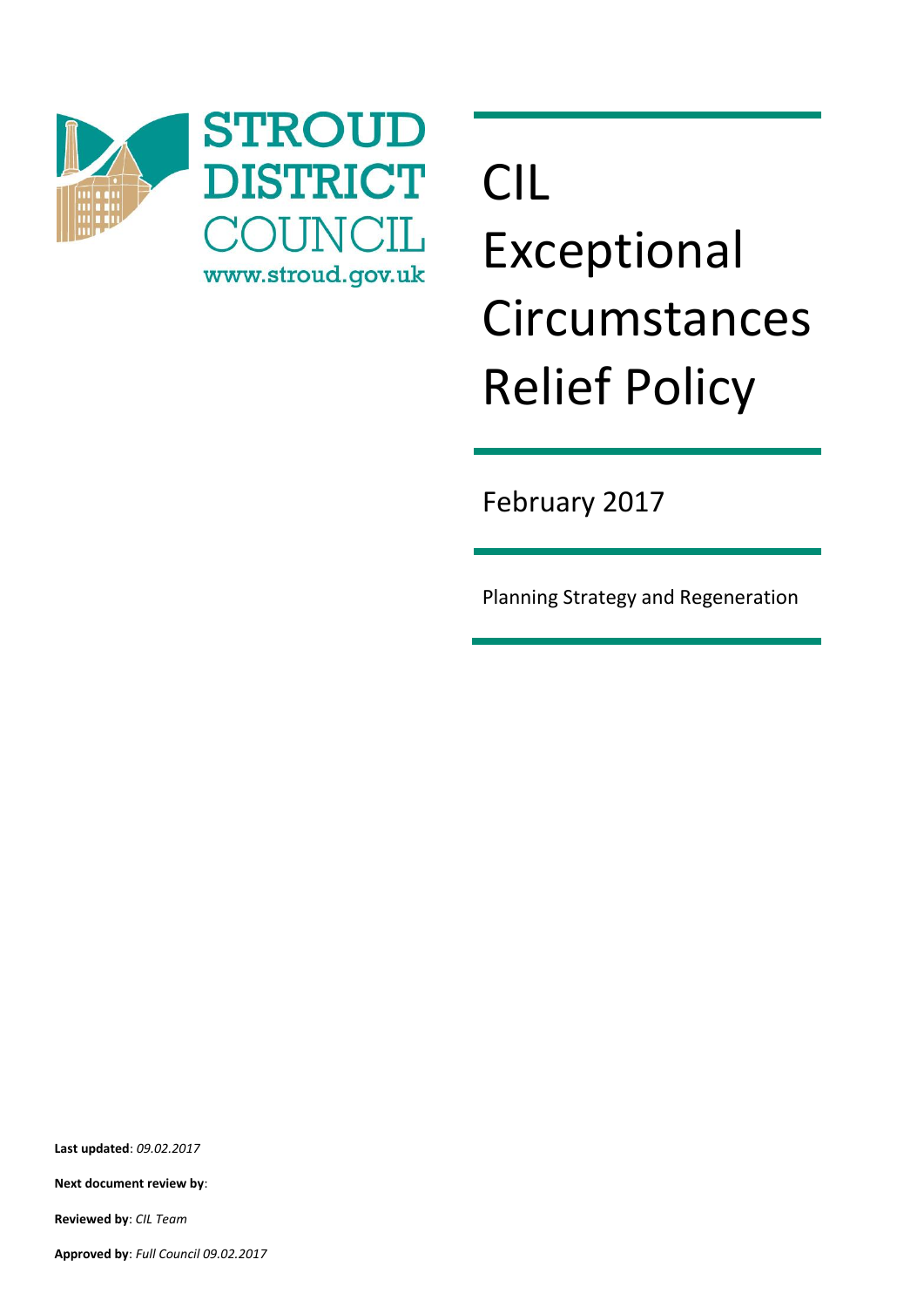## **Community Infrastructure Levy Exceptional Circumstances Relief Policy**

In accordance with the Community Infrastructure Levy Regulations 2010 (as amended), Stroud District Council gives notice that it is offering exceptional circumstances relief in its area under Regulations 55-58 of the Community Infrastructure Levy Regulations 2010 (as amended).

Stroud District Council will be offering this relief from 01/04/2017.

### Who is eligible for exceptional circumstances relief?

Exceptional circumstances relief can only be considered where:

- A planning obligation pursuant to S106 of the T&CPA 1990 is in place;
- The Charging Authority considers that applying the CIL would have an unacceptable impact on the economic viability of a development. This will be based on an objective assessment of economic viability;
- The amount of relief granted must not be sufficient to qualify as notifiable state aid under EU law.
- The Claimant owns a material interest in the land

#### **NB: The chargeable development should not be commenced before the charging authority has notified the claimant of its decision as this will result in the claim lapsing.**

Each case will be considered individually and the decision on whether relief should be granted will be at the discretion of the Council. However use of this policy should avoid rendering sites with specific and exceptional costs burdens unviable. The fact that an application may be unviable is unlikely, in itself, to constitute an exceptional circumstance in terms of the CIL Regulations.

#### Are there disqualifying events for exceptional circumstances relief?

The exceptional circumstances relief will be withdrawn if there is a disqualifying event. These include:

- a) The grant of charitable or social housing relief to the chargeable development or
- b) The grant of an exemption for self build housing or residential annexes or extensions or
- c) The sale of the relevant land, before the chargeable development commences or
- d) If the chargeable development does not commence within one year of exceptional relief being granted.

Failure to notify the Council of a disqualifying event within 14 days could result in a surcharge equal to 20 per cent of the chargeable amount or £2,500, whichever is the lesser.

#### How do I apply for exceptional circumstances relief?

A relief claim form is available at:

[www.planningportal.gov.uk/planning/applications/howtoapply/whattosubmit/cil](http://www.planningportal.gov.uk/planning/applications/howtoapply/whattosubmit/cil) The application must be made prior to the commencement of development.